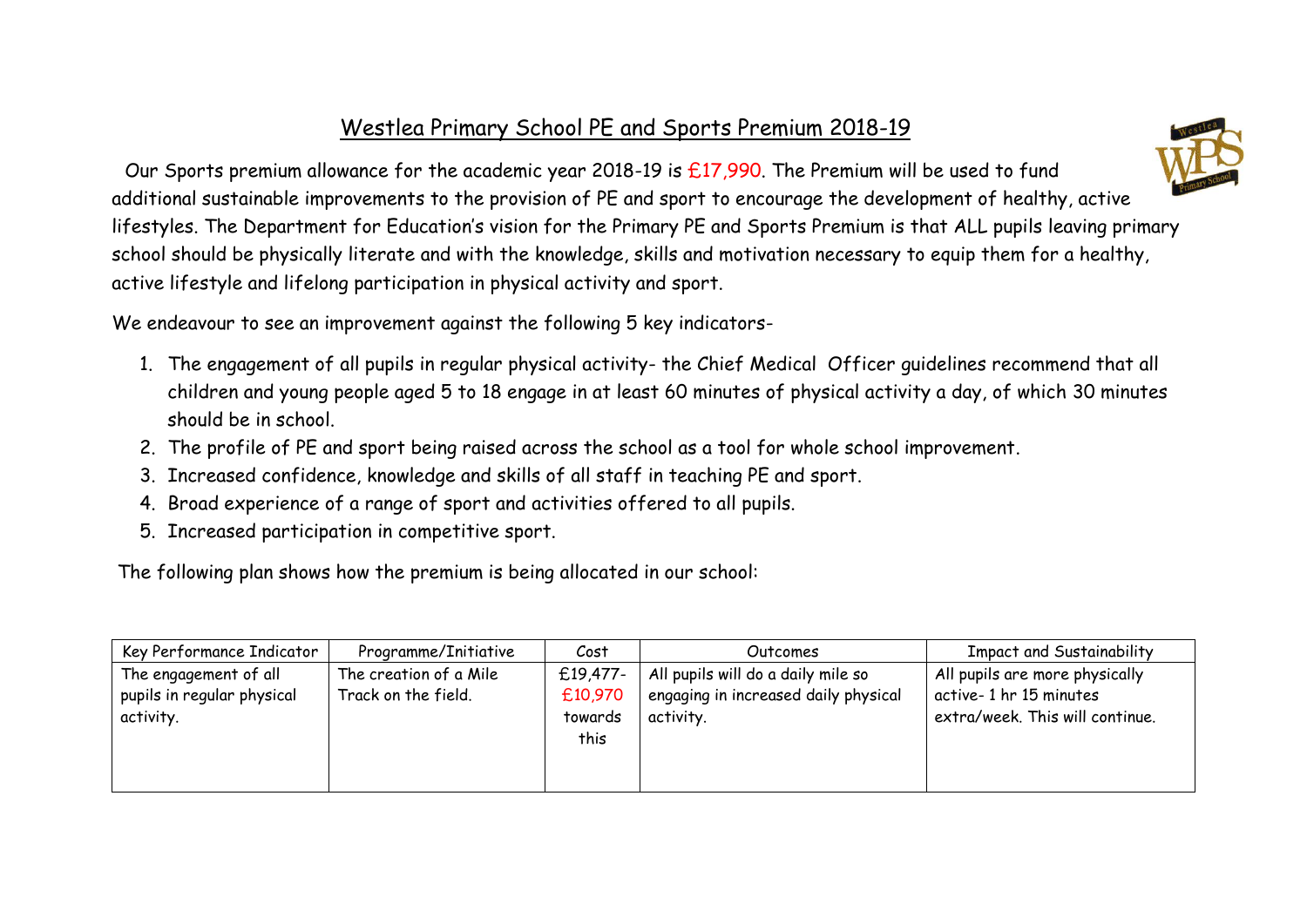|                                                                                                             | Buying into the local<br>Sports Partnership so<br>pupils will be able to access<br>a fully organised<br>programme of<br>competitions, tournaments,<br>festivals and after school<br>clubs. | £7,020  | Opportunities for all pupils across<br>school to participate in a wide range<br>of competition against children from<br>other schools locally and regionally.<br>Opportunities for extra- curricular<br>sporting opportunities. | We will continue as part of the<br>Sports Partnership so our<br>attendance at competitions,<br>tournaments, festivals and after<br>school clubs will continue.<br>Our Major achievements this<br>year-<br>Joint Kurling champions<br>Baseball champions<br>First place in Y2/5/6/<br>Cross Country<br>Second in the gymnastics<br><b>Regional Competition</b><br>Seaham Girls football<br>Champions and County<br>Finalists |
|-------------------------------------------------------------------------------------------------------------|--------------------------------------------------------------------------------------------------------------------------------------------------------------------------------------------|---------|---------------------------------------------------------------------------------------------------------------------------------------------------------------------------------------------------------------------------------|-----------------------------------------------------------------------------------------------------------------------------------------------------------------------------------------------------------------------------------------------------------------------------------------------------------------------------------------------------------------------------------------------------------------------------|
| The profile of PE and sport<br>being raised across the<br>school as a tool for whole<br>school improvement. | The creation of a Mile<br>Track on the field.                                                                                                                                              | £10,970 | We are to have a Healthy week to<br>launch the track and this is to be an<br>annual event.<br>Physical health, mindfulness and<br>resilience being promoted.                                                                    | Very successful Healthy week<br>with all pupils and staff in PE kit<br>and doing physical activities- this<br>will be an annual event in<br>September.<br>PE standards have improved to<br>88% of the children being at<br>standard for PE across the school.                                                                                                                                                               |
| Increased confidence,<br>knowledge and skills of all<br>staff in teaching PE and<br>sport.                  | Attendance at the SSP<br>meetings by the PE<br>coordinator so their role is<br>developed in school.<br>Staff CPD across school.                                                            | £7,020  | PE coordinator to develop their<br>knowledge and skills of leading and<br>developing PE and sport within the<br>school.<br>All staff have a greater<br>understanding of core tasks.                                             | PE coordinator has attended all SP<br>meetings and is working in<br>partnership with them. This is to<br>continue with additional training<br>opportunities to be included.                                                                                                                                                                                                                                                 |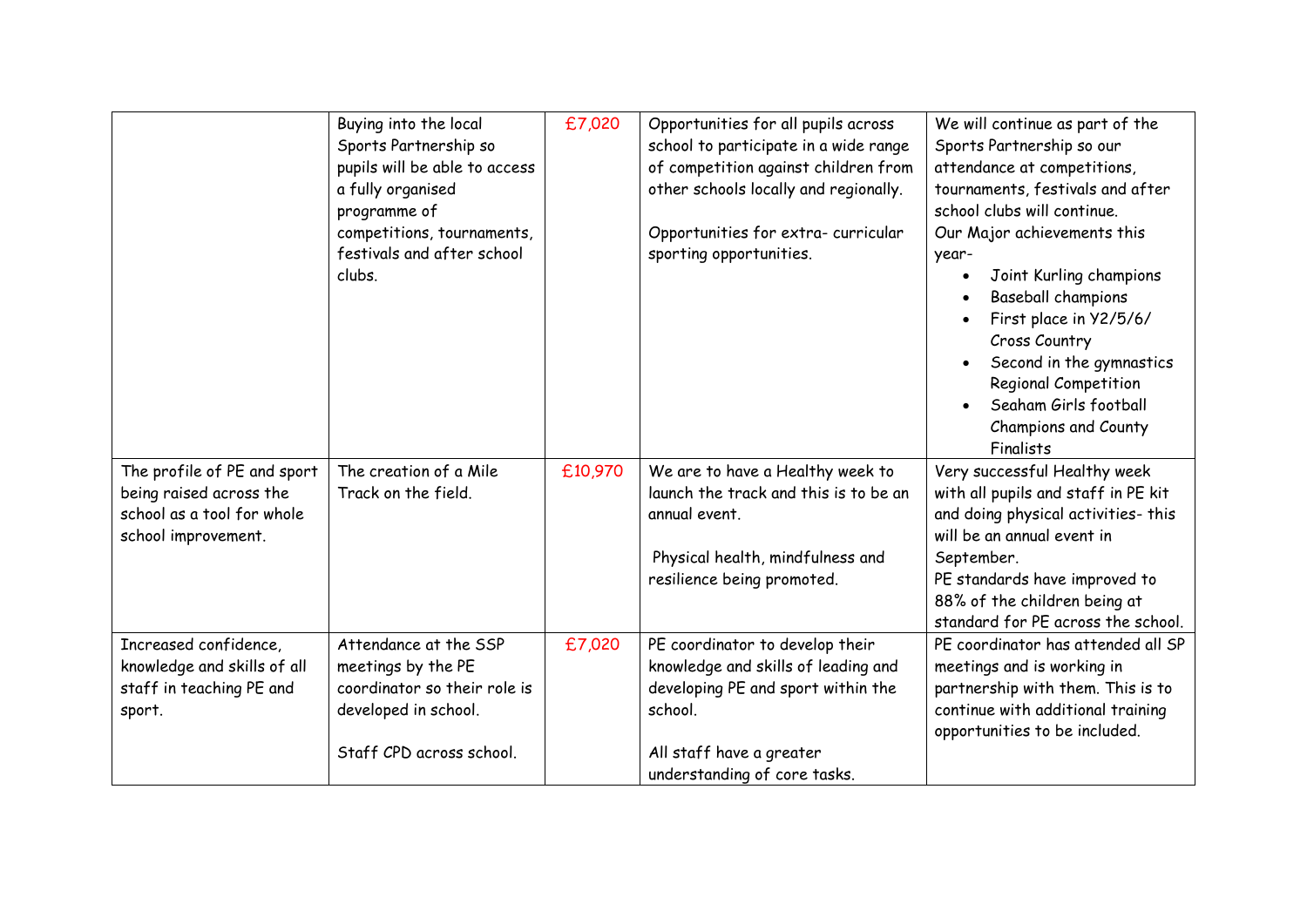| Broad experience of a<br>range of sport and<br>activities offered to all<br>pupils. | Buying into the local<br>Sports Partnership so<br>pupils will be able to access<br>a fully organised<br>programmed of<br>competitions, tournaments,<br>festivals and after school<br>clubs. | £7,020 | Opportunities for all pupils across<br>school to participate in a wide range<br>of competition against children from<br>other schools locally and regionally.<br>Opportunities for extra- curricular<br>sporting opportunities. | A wide variety of sporting<br>opportunities have been available<br>to the children-football,<br>basketball, dance, gymnastics,<br>golf, Boccia, athletics, cross<br>country, swimming gala and a<br>Change4life Club. (Approx. 238<br>children attended)<br>As well as this, the whole school |
|-------------------------------------------------------------------------------------|---------------------------------------------------------------------------------------------------------------------------------------------------------------------------------------------|--------|---------------------------------------------------------------------------------------------------------------------------------------------------------------------------------------------------------------------------------|-----------------------------------------------------------------------------------------------------------------------------------------------------------------------------------------------------------------------------------------------------------------------------------------------|
|                                                                                     | Breakfast Club activities-<br>SAFC football, skipping,<br>baseball and dodgeball.                                                                                                           |        | Children have a healthy start to the<br>day and access a wider variety of<br>sports and physical activity.                                                                                                                      | has had a Judo session and a<br>Bollywood Dancing session, with all<br>of the girls in KS 2 doing cricket.                                                                                                                                                                                    |
|                                                                                     |                                                                                                                                                                                             |        |                                                                                                                                                                                                                                 | All of these will continue into next<br>year.<br>The activities offered at                                                                                                                                                                                                                    |
|                                                                                     |                                                                                                                                                                                             |        |                                                                                                                                                                                                                                 | Breakfast Club include Kurling,<br>Dodgeball, Skipping, Baseball and<br>SAFC football training. These<br>have been accessed over the year                                                                                                                                                     |
|                                                                                     |                                                                                                                                                                                             |        |                                                                                                                                                                                                                                 | by approx. 190 children. These are<br>to continue into the next academic<br>year.                                                                                                                                                                                                             |
| Increased participation in<br>competitive sport.                                    | Buying into the local<br>Sports Partnership so<br>pupils will be able to access<br>a fully organised<br>programmed of                                                                       | £7,020 | Opportunities for all pupils across<br>school to participate in a wide range<br>of competition against children from<br>other schools locally and regionally.                                                                   | A wide variety of competitive<br>sporting opportunities have been<br>available to the children-football,<br>basketball, dance, gymnastics,<br>Boccia, athletics, cross country                                                                                                                |
|                                                                                     | competitions, tournaments,<br>festivals and after school<br>clubs.                                                                                                                          |        | Opportunities for extra- curricular<br>sporting opportunities.                                                                                                                                                                  | and a swimming gala (Approx. 167<br>children attended)                                                                                                                                                                                                                                        |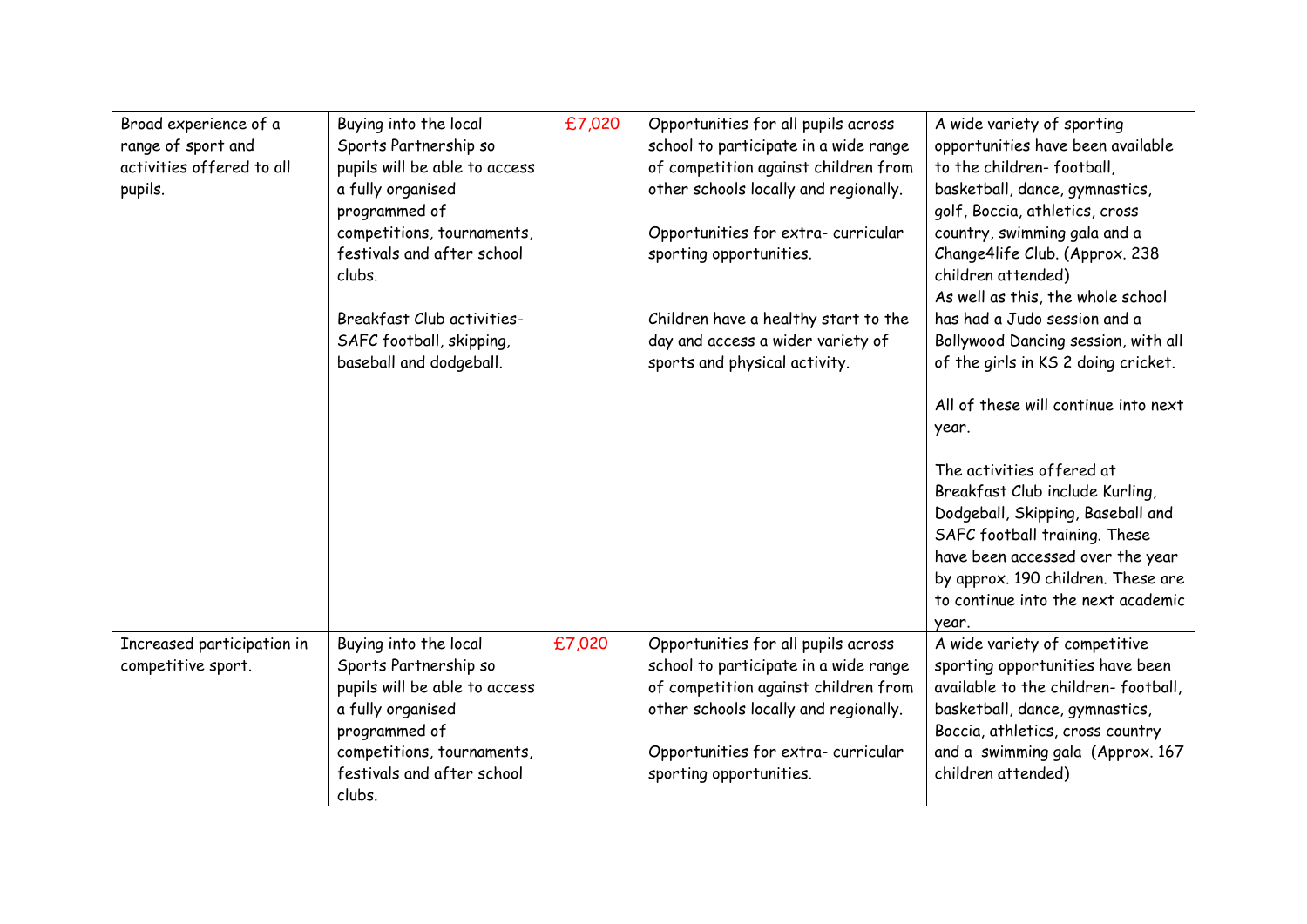|  |  | All<br>$\cdot$ .<br>t these will continue into next<br>. . |
|--|--|------------------------------------------------------------|
|  |  | year                                                       |

There is also additional spending –

- FISCH PROGRAMME £500
- Reception class PE kits £480
- Transport £2,000
- PE resources £1,000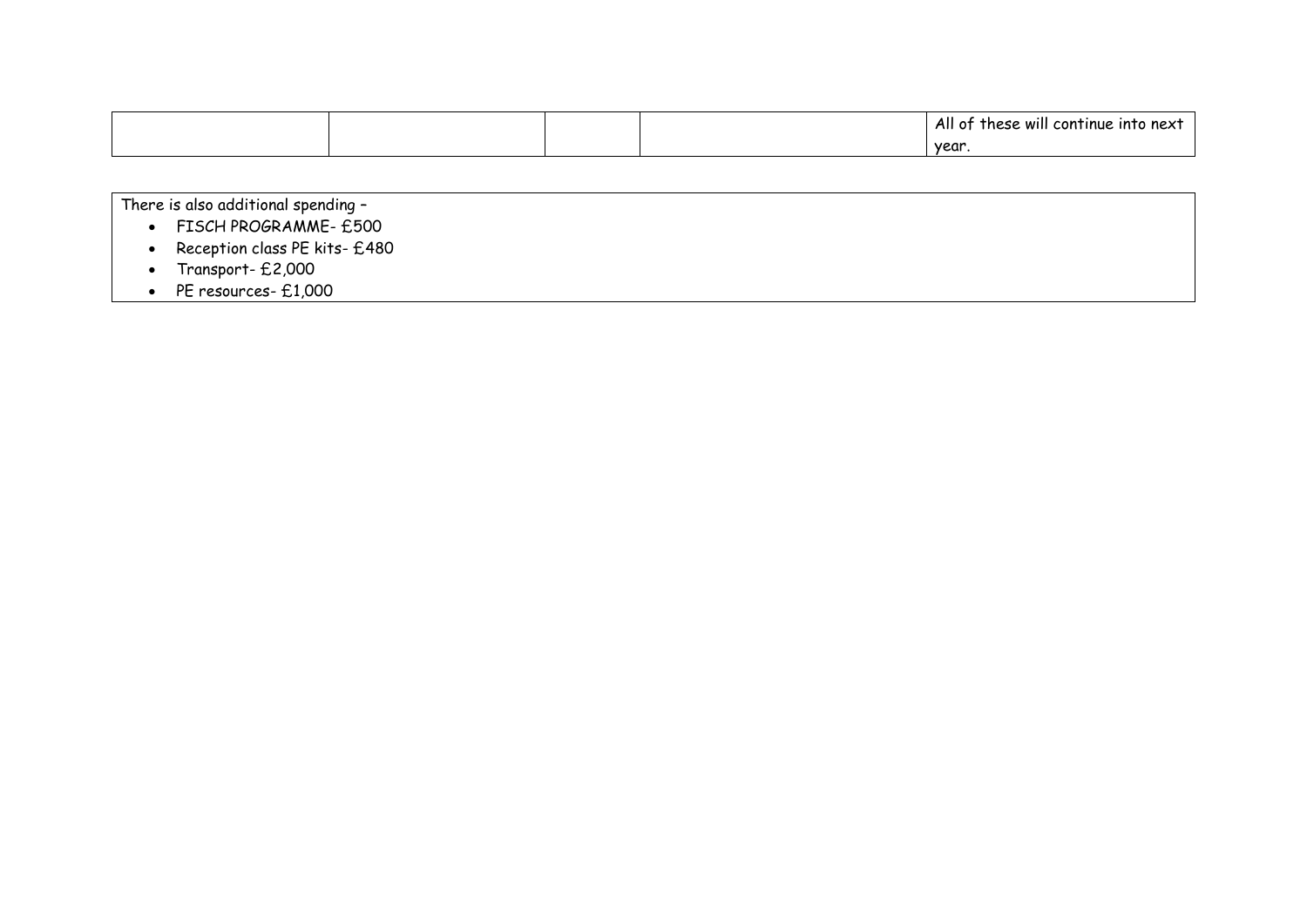| Key achievements to date:                                                                                                                                                                                                             | Areas for further improvement and baseline evidence of need:        |  |
|---------------------------------------------------------------------------------------------------------------------------------------------------------------------------------------------------------------------------------------|---------------------------------------------------------------------|--|
| All pupils do the daily mile<br>Joint Kurling champions<br><b>Baseball champions</b><br>First place in Y2/5/6/ Cross Country<br>Second in the gymnastics Regional Competition<br>Seaham Girls football Champions and County Finalists | More staff training<br>$\bullet$<br>Swimming standards<br>$\bullet$ |  |